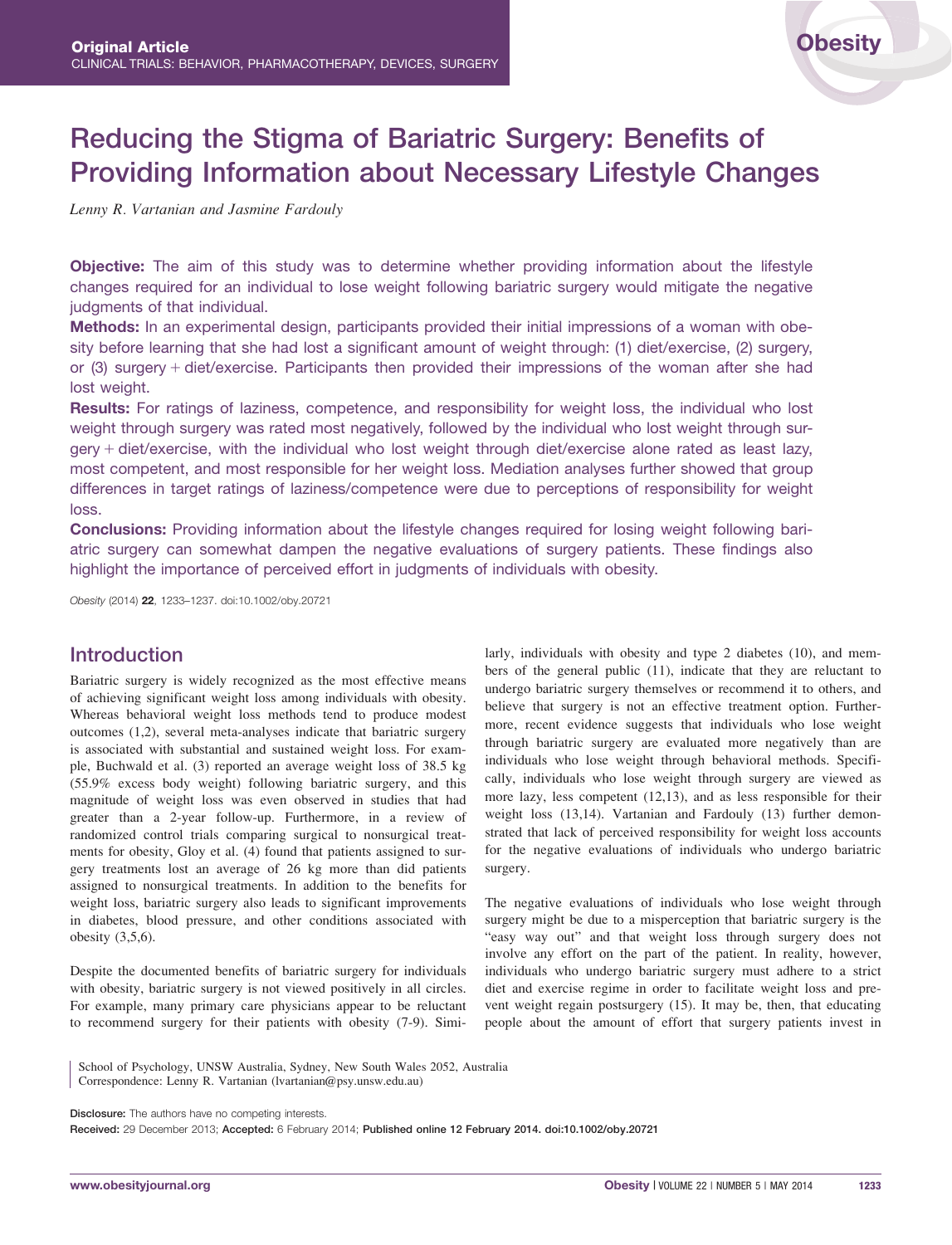their weight loss might mitigate some of the negative attitudes about surgery and surgery patients.

The importance of information about perceived effort invested in changing one's condition has been demonstrated in other contexts. For example, an early study on attributions for failures found that a student who fell behind in his school work was evaluated less negatively if he put in effort to remedy the situation, regardless of the reason for falling behind in the first place (16). More relevant to the current context, Black et al.(17) showed that a person with obesity who was investing effort to eat healthy and exercise was evaluated more favorably than was a person with obesity who did not put in such effort, even if there was no resulting weight change.

The purpose of the present study was to determine whether providing people with information about the effort invested by a bariatric surgery patient to lose weight would mitigate the negative judgments of that individual. Participants first made judgments of a woman with obesity, and then learned that she had lost weight through diet and exercise, through bariatric surgery, or through surgery along with diet and exercise. After learning about her weight loss, participants again made their judgments of the woman. We predicted that losing weight through surgery alone would result in more negative evaluations than losing weight through diet and exercise alone. Following from past research indicating that perceived effort is important in judgments of individuals with obesity (13,14,17), we predicted that providing information that a surgery patient had also invested effort in her diet and exercise would result in more favorable evaluations compared to the surgery alone condition. The results of this study could have implications for efforts to reduce the stigma of bariatric surgery, as well as obesity stigma more generally.

# **Methods**

## **Participants**

Participants were 275 community members (138 women, 137 men) recruited through Amazon's Mechanical Turk, which has been shown to produce data comparable in quality and reliability to traditional methods  $(18,19)$ . Participants' mean age was  $34.97$  (SD = 11.62) and their mean body mass index (BMI; based on self-reported height and weight) was  $30.58$  (SD = 8.61). The majority were white (84.4%) and the modal income level was US\$20,000–40,000 (30.9%). This study was approved by the university's ethics committee.

# Manipulation

The experimental manipulation involved showing participants an initial photograph of a woman with obesity along with some basic background information about that person (e.g., named Susan, age 35), and then showing participants a follow-up image of the same person when she had lost weight along with information about how the weight was lost. Photographs of two different women were used to increase the generalizability of the findings. One pair of photographs was taken from the website of a reality television weight-loss program showing professional quality photographs of contestants before and after weight loss and was the same photograph set used in past studies (12,13). A second pair of photographs was taken from an individual's personal webpage showing her own before- and after-weight-loss images.

The information provided about the method of weight loss varied by experimental condition. Participants in the diet/exercise condition read that "[Susan] decided that she needed to lose weight and get healthier, so she started a strict diet, joined a gym and exercised regularly. Due to Susan's healthy lifestyle, she lost 95 pounds over a one year period." Participants in the surgery condition read that "[Susan] decided that she needed to lose weight and get healthier, so she visited an obesity clinic and organized to have gastric bypass surgery. After having surgery, she lost 95 pounds over a one year period." Participants in the surgery  $+$  diet/exercise condition read that "[Susan] decided that she needed to lose weight and get healthier, so she visited an obesity clinic and organized to have gastric bypass surgery. Although the surgery reduced the amount of food she could eat, Susan realized that she also needed to follow a strict diet, join a gym and exercise regularly in order to lose weight. After having surgery, she lost 95 pounds over a one year period." To confirm that initial ratings of the targets with obesity were in the negative direction, a control condition was also included in which the person was only evaluated when she was thin (and, therefore, no information about weight loss was provided).

# Measures

Target ratings. At baseline and at follow-up, participants made ratings of the target individual on the following characteristics: two common stereotypes of individuals with obesity (lazy and sloppy), as well as more general stereotype dimensions of competence (competent, efficient, successful, intelligent, self-disciplined; baseline  $\alpha = 0.89$ , follow-up  $\alpha = 0.89$ ) and sociability (likeable, popular, shy [reverse coded], aggressive [reverse coded], irritable [reverse coded], unhappy [reverse coded]; baseline  $\alpha = 0.83$ , follow-up  $\alpha = 0.79$ ). Participants also indicated how attractive they thought the individual was. For each item, participants rated the extent to which they believed the characteristics applied to the target individual using a visual analog scale (anchored by  $0 = Not$  at all,  $100 = Extremely$ ).

Responsibility for weight loss. Participants responded to two items asking them to indicate how much control they thought the target person had over her weight, and to what extent she was responsible for her weight loss  $(1 = Not at all, 4 = Very much)$ . These items were highly correlated  $(r = 0.63, P < 0.001)$  and were combined to form an index of perceived responsibility for weight loss.

Self-report measures. Participants also completed the Willpower and Dislike subscales of the Anti-Fat Attitudes scale [AFA; (20)] which assess people's beliefs about the extent to which obesity is under personal control and their general attitude toward individuals with obesity, respectively  $(\alpha_{\text{willpower}} = 0.77, \alpha_{\text{dislike}} = 0.89)$ . These measures were assessed as potential moderators, because past research has found these constructs to be relevant to evaluations of individuals with obesity (21).

Demographics. Participants provided some basic demographic information, including their age, sex, ethnicity, income level, and height and weight (which were used to calculate BMI). Age and BMI were examined as potential covariates.

## Procedure

Participants completed the study online and were randomly assigned to one of three weight loss conditions or to the control condition. Participants in the weight loss conditions were initially shown an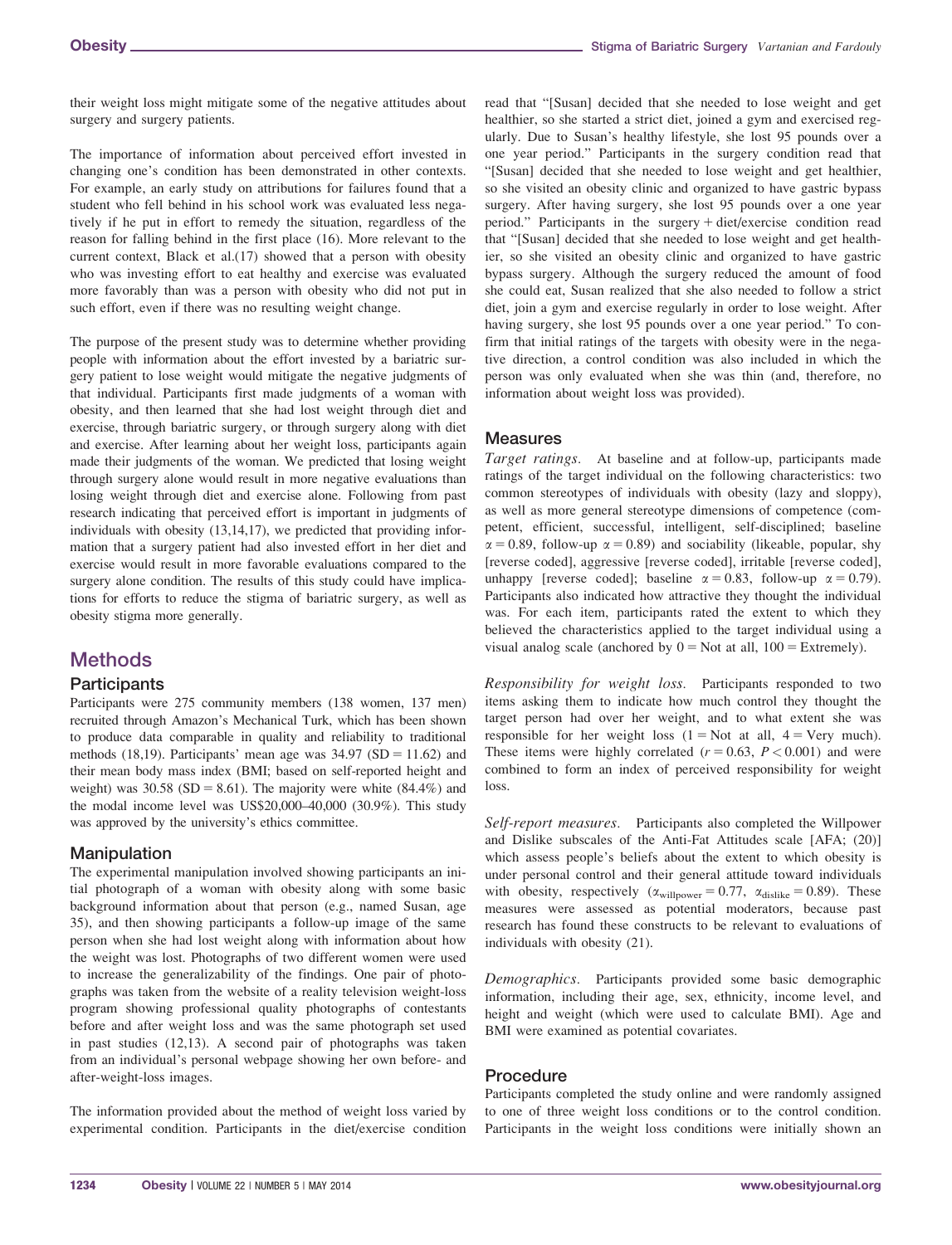image of a women whose BMI was in the obese range, whereas participants in the control condition were shown an image of a lean woman. After viewing the image and reading the initial information, participants rated the target individual on a variety of traits. Next, participants in the weight loss conditions were shown an updated photograph of the individual after she had lost a significant amount of weight and were also provided with information about how the weight was lost that was specific to their assigned condition. Participants then rated the target individual on the same traits as the initial assessments and also completed the perceived responsibility items. Finally, participants completed the AFA Scale and provided the demographic information.

### Data analysis

A one-way ANOVA was used to determine whether perceived responsibility for weight loss varied as a function of the method of weight loss. Next, in order to confirm that the targets with obesity were evaluated more negatively than was the lean target, a one-way ANOVA with planned contrasts was used to compare ratings of the three targets with obesity at baseline to ratings of the lean target in the control condition (with no information about weight loss) for each dependent variable. Because the stereotype dependent variables (lazy, sloppy, competent, sociable, attractive) were all significantly correlated at both baseline and follow-up (all  $Ps < 0.001$ ), we next conducted a 3 (weight loss condition)  $\times$  2 (assessment point) mixed-model MANOVA to determine whether ratings of the target varied as a function of how she purportedly lost weight. The multivariate analysis was then followed up with a univariate analysis for each dependent variable. Finally, mediation analysis [following the indicator coding procedure outlined by Hayes and Preacher; (22)]

was used to determine whether perceptions of responsibility for weight loss mediated the effect of weight loss condition on ratings of the target individual. Participant gender, target type (professional vs. nonprofessional photographs), and the Willpower or Dislike subscales of the AFA did not moderate any of the effects and are, therefore, not included in the analyses described below. Similarly, controlling for participant age and BMI had no impact on the results and are, therefore, not included as covariates in the analyses described below.

# **Results**

### Perceived responsibility for weight loss

Ratings of perceived responsibility for weight loss varied as a function of weight loss condition,  $F(2, 203) = 39.72, P < 0.001$ ,  $\eta_{\rm p}^2$  = 0.28. Participants rated the surgery patient to be least responsible for her weight loss ( $M = 2.78$ , SD = 0.84), followed by the surgery + diet/exercise patient ( $M = 3.15$ , SD = 0.75), with the individual who lost weight through diet and exercise alone being seen as most responsible for her weight loss  $(M = 3.75, SD = 0.38)$ , all  $Ps \leq 0.001$ .

### **Stereotypes**

The multivariate analysis showed a significant main effect of condition F (10, 400) = 3.93, P < 0.001,  $\eta_p^2 = 0.09$ , a significant main effect of assessment point, F (5, 199) = 84.90, P < 0.001,  $\eta_p^2 = 0.68$ , and a significant condition  $\times$  assessment point interaction F (10,  $400$ ) = 3.14,  $P = 0.001$ ,  $\eta_p^2 = 0.07$ . We therefore proceeded to examine each of the univariate analyses separately. Descriptive statistics for each of the stereotype ratings are shown in Table 1.

#### TABLE 1 Ratings of the target individual by weight loss condition

|                 |                            |                          | Surgery + Diet/             | Diet/exercise              |
|-----------------|----------------------------|--------------------------|-----------------------------|----------------------------|
|                 | Lean control $(n = 69)$    | Surgery $(n = 67)$       | exercise $(n = 70)$         | $(n = 69)$                 |
| Lazy            |                            |                          |                             |                            |
| <b>Baseline</b> | $15.15^a$ (14.92)          | $35.90b$ (23.35)         | $31.81b$ (23.63)            | $32.80^b$ (23.60)          |
| Follow-up       |                            | $32.15^b$ (26.20)        | $16.00^{\circ}$ (18.82)     | $8.39d$ (9.44)             |
| Cohen's d       |                            | $-0.13$                  | $-0.64$                     | $-1.27$                    |
| Sloppy          |                            |                          |                             |                            |
| <b>Baseline</b> | $17.20^a$ (17.04)          | $39.02b$ (25.79)         | $32.30b$ (23.73)            | $34.64^b$ (26.11)          |
| Follow-up       |                            | $22.16^{\circ}$ (19.90)  | $16.33d$ (16.84)            | $13.52d$ (15.57)           |
| Cohen's d       |                            | $-0.78$                  | $-0.83$                     | $-1.07$                    |
| Competent       |                            |                          |                             |                            |
| <b>Baseline</b> | $72.15^a$ (10.96)          | $58.85^b$ (15.23)        | 61.60 $^{b}$ (16.31)        | 63.94 $^{b}$ (14.74)       |
| Follow-up       |                            | 63.79 $^{\circ}$ (17.43) | $70.79d$ (17.32)            | 79.06 <sup>e</sup> (12.52) |
| Cohen's d       |                            | 0.35                     | 0.64                        | 1.29                       |
| Sociable        |                            |                          |                             |                            |
| <b>Baseline</b> | 80.12 <sup>a</sup> (10.87) | $72.81b$ (13.83)         | 74.06 <sup>b</sup> (13.37)  | $73.28^b$ (13.56)          |
| Follow-up       |                            | 76.00° (12.85)           | 77.76 <sup>c</sup> (13.27)  | 79.77 <sup>c</sup> (10.95) |
| Cohen's d       |                            | 0.31                     | 0.36                        | 0.69                       |
| Attractive      |                            |                          |                             |                            |
| <b>Baseline</b> | 65.52 $^{a}$ (21.47)       | $36.52^b$ (22.10)        | $34.87b$ (23.64)            | $38.41b$ (24.44)           |
| Follow-up       |                            | 63.08 $^{\circ}$ (21.37) | 63.21 $\textdegree$ (22.29) | 69.58° (17.08)             |
| Cohen's d       |                            | 1.25                     | 1.05                        | 1.53                       |
|                 |                            |                          |                             |                            |

Note: For each dependent variable, means within a column and within a row with different superscripts are significantly different at P < 0.05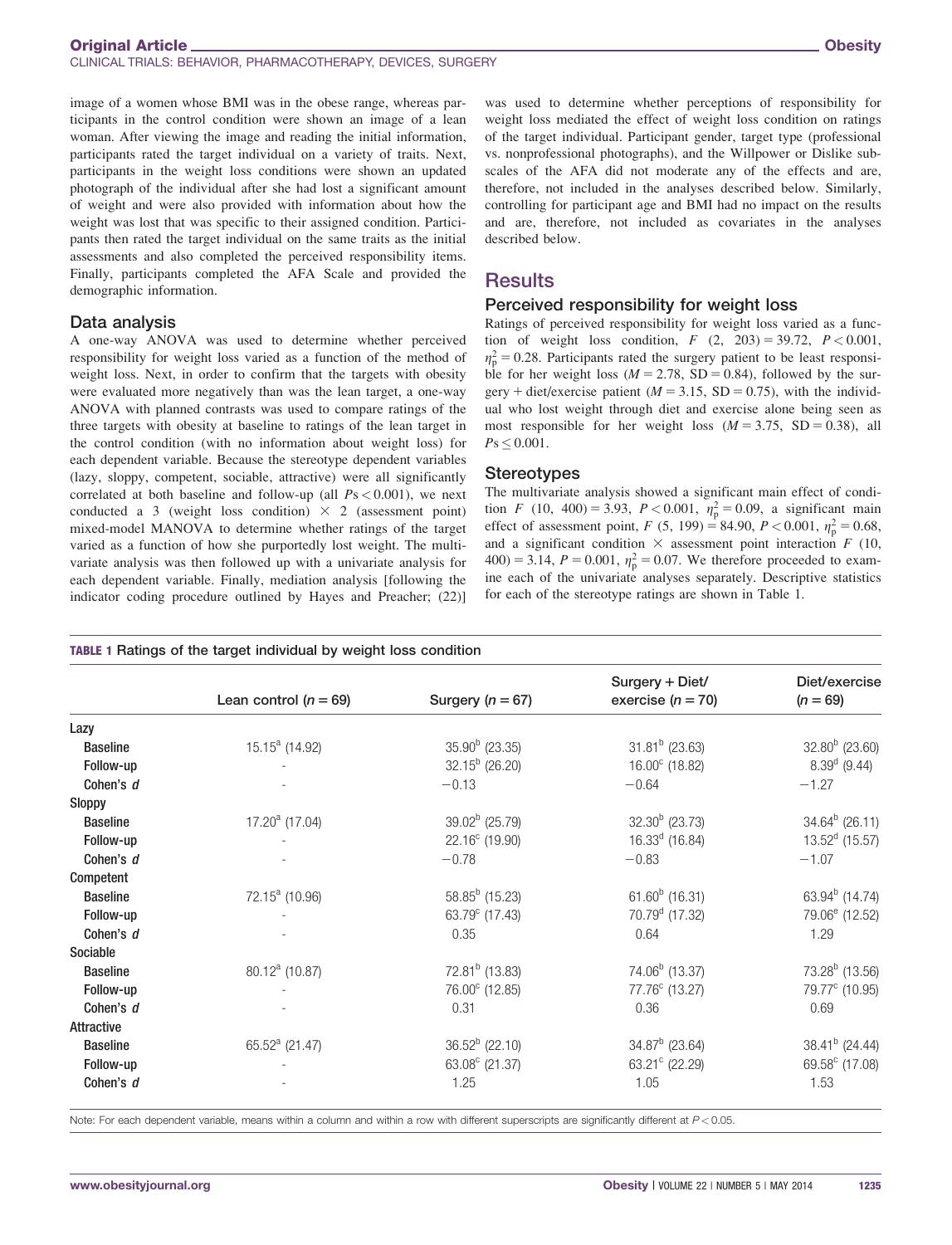Lazy. Preliminary analyses confirmed that the target individuals with obesity, as a group, were rated as more lazy than was the lean target individual,  $F(1, 271) = 37.02$ ,  $P < 0.001$ . For evaluations of the targets with obesity, there was a significant main effect of weight loss condition,  $F(2, 203) = 10.80, P < 0.001, \eta_{\rm p}^2 = 0.10,$  a significant main effect of assessment point,  $F(1, 203) = 70.70$ ,  $P < 0.001$ ,  $\eta_{\rm p}^2 = 0.26$ , and a significant condition  $\times$  assessment point interaction,  $\dot{F}$  (2, 203) = 11.69,  $P < 0.001$ ,  $\eta_{\rm p}^2 = 0.10$ . Simple effects analyses indicated the person who lost weight through diet and exercise (with or without surgery) was rated as less lazy after participants learned that she lost weight; the person who lost weight through surgery alone, however, was not rated as any less lazy after she lost weight. Furthermore, at follow-up, the surgery target was rated as more lazy than either of the other two targets, and the sur $gery + diet/exercise target was rated as more lazy than the diet/exer- $\frac{f}{f}$$ cise target. Finally, mediation analysis showed that perceived responsibility for weight loss mediated the effect of weight loss condition on ratings of laziness (surgery + diet/exercise:  $95\%$  $CI = -11.06, -1.91;$  diet/exercise: 95% CI = -22.34, -10.25).

Sloppy. Preliminary analyses confirmed that the target individuals with obesity, as a group, were rated as more sloppy than was the lean target individual,  $F(1, 271) = 30.87, P < 0.001$ . The ratings of targets with obesity revealed that there was only a significant main effect of assessment point, F (1, 203) = 144.95, P < 0.001,  $\eta_p^2 = 0.42$ , with all targets being rated as less sloppy after losing weight.

Competent. Preliminary analyses confirmed that the target individuals with obesity, as a group, were rated as less competent than was the lean target individual,  $F(1, 271) = 28.24, P < 0.001$ . For evaluations of targets with obesity, there was a significant main effect of weight loss condition,  $F(2, 203) = 8.78$ ,  $P < 0.001$ ,  $\eta_p^2 = 0.08$ , a significant main effect of assessment point,  $F(1, 203) = 108.15$ ,  $P < 0.001$ ,  $\eta_{\rm p}^2 = 0.35$ , and a significant condition  $\times$  assessment point interaction,  $\dot{F}$  (2, 203) = 9.85,  $P < 0.001$ ,  $\eta_{\rm p}^2 = 0.09$ . Simple effects analyses indicated that all targets were rated as more competent after losing weight, but that the magnitude of that effect was greater for the surgery  $+$  diet/exercise target than for the surgery alone target, and was greater for the diet/exercise target than for either of the other two targets. Mediation analysis showed that perceived responsibility for weight loss mediated the effect of weight loss condition on ratings of competence (surgery + diet/exercise:  $95\%$  CI = 1.12, 7.07; diet/ exercise:  $95\%$  CI = 5.15, 14.54).

Sociable. Preliminary analyses confirmed that the target individuals with obesity, as a group, were rated as less sociable than was the lean target individual,  $F(1, 271) = 13.96$ ,  $P < 0.001$ . Ratings of the targets with obesity indicated that there was only a significant main effect of assessment point,  $F(1, 203) = 41.27, P < 0.001, \eta_{\rm p}^2 = 0.17$ , with all targets being rated as more sociable after losing weight.

Attractive. Preliminary analyses confirmed that the target individuals with obesity, as a group, were rated as less attractive than was the lean target individual,  $F(1, 271) = 82.08$ ,  $P < 0.001$ . Ratings of the targets with obesity indicated that there was only a significant main effect of assessment point,  $F(1, 203) = 360.20, P < 0.001, \eta_{\rm p}^2 = 0.64,$ with all targets being rated as more attractive after losing weight.

# **Discussion**

The present study showed that individuals who lost weight through bariatric surgery were evaluated more negatively than were individuals who lost weight through diet and exercise. Specifically, they were rated as more lazy, more sloppy, and less competent than individuals who lost weight through diet and exercise. Furthermore, individuals who lost weight through surgery were rated as just as lazy after they lost weight than before they had lost the weight and, although they were seen as being more competent after losing weight, the magnitude of that benefit was not as great as if they had lost weight through diet and exercise. Note, however, that there are other respects in which those who lose weight through surgery have the same advantage as people who lose weight through diet and exercise: both groups were seen as more sociable and more attractive. These results are consistent with previous research (12-14), and indicate that there is a stigma associated with losing weight through bariatric surgery.

The primary purposes of the present study was to determine whether providing additional information indicating that an individual needed to follow a strict diet and exercise regime in order to lose weight through surgery would change the impressions that people have of that individual. As predicted, providing this additional information about diet and exercise did somewhat dampen the negative evaluations of surgery patients, although (for ratings of laziness and competence) the ratings were still not as favorable as they were for the diet and exercise target who did not undergo surgery. Thus, it appears that correcting people's misperceptions about the effort involved in losing weight with the assistance of bariatric surgery can to some degree lessen the negative evaluations of surgery patients. This is also consistent with other research indicating that providing information about effort invested in maintaining a healthy lifestyle leads to more positive evaluations of a target individual, even if that individual has not lost any weight (17).

Importantly, the present research also identified perceived responsibility for losing weight as the mechanism underlying the differential judgment of individuals according to their weight loss method. The target who lost weight through diet and exercise alone was seen as being more responsible for her weight loss than was the target who lost weight through surgery along with diet and exercise. The target who lost weight through surgery without mention of diet and exercise was seen as the least responsible for her weight loss. Furthermore, consistent with the findings of Vartanian and Fardouly (13), our results showed that perceived responsibility for weight loss mediated the association between weight loss condition and ratings of laziness and competence.

A strength of the present study is that the sample was a community sample that had a higher mean age (35 years) and higher mean BMI (30.6) than the university samples used in previous studies on the stigma of bariatric surgery (12-14). Furthermore, two different sets of before-and-after pictures were used (one professional quality and one nonprofessional quality) with similar results, further increasing the generalizability of the findings. The primary limitation of this research is that evaluations were made in a fairly artificial context and with only a brief period of time between the initial and subsequent evaluations of the target individual. Future research should be conducted in more ecologically valid contexts in order to establish the real-world implications of the stigma of bariatric surgery, including how individuals react to and interact with surgery patients.

The findings of this research have implications for efforts to reduce the stigma of bariatric surgery, as well as obesity stigma more generally. Educating the public about the fact that individuals who undergo bariatric surgery are required to invest a considerable